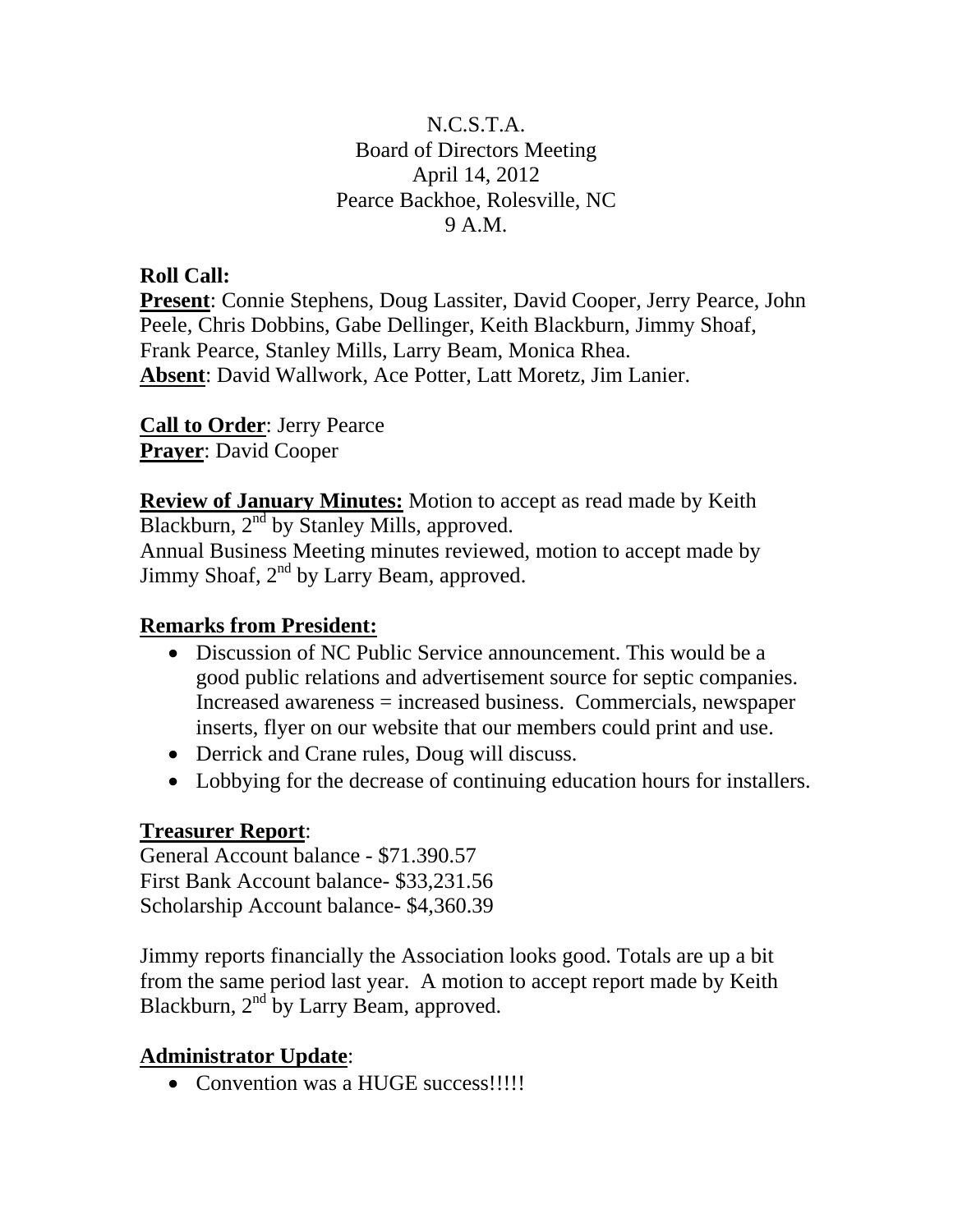Over 700 in attendance! The classroom flow worked well. Alive at 5 was very good; we had a lot of compliments about it. We have to work hard to keep our convention at the high level our members have come to expect. Focus on what is good for the industry. That's what we are here for and our association does a great job of representing our industry!

- 2013 Convention is set for January 31- February 1, 2013, with vendor set up on January  $30<sup>th</sup>$ . Ideas for give away (new logo) hats in khaki camouflage, with established 1990 on the back. TV raffle again is a definite, 50/50 raffle is a definite. Alive at 5 is a definite.
- Regional classes for the remainder of the year are scheduled and attendance expected to be around the same as last year. There has been a suggestion that if we go back to Nag's Head, we wait five weeks later when the fish will be running, this may increase the number of attendees. We will be in a different facility in Boone this year. We will have more room and it was very affordable.
- Proposed changes to decrease CE hours: Level IV = 6, Level III = 4, Level II = 3, Level I = 2. This would not impact our revenue because our overhead would decrease as well. Pumper hours will remain 4 & 3. The rules should be posted on our website in the next 30 days. Everyone should click on NCOWCICB link ad respond to the request, stating we are in favor of the reduction.

### **Scholarship Update:**

We have received some applications from people not related to a member. Motion made by Chris Dobbins, for Connie to mail a letter back with the application and explain the rule and why the application is being returned. This was  $2^{nd}$  by Larry Beam and approved.

## **NCOWCICB Update**:

Jimmy Shoaf asked if there have been many complaints or investigations. Board members report they have received a lot of anonymous complaints about Health Departments inspecting and approving systems installed by noncertified installers. This was presented to the Board's attorney and it has been determined that the RS license would be at risk if this is done. The Attorney wrote a letter and Connie Stephens signed each one and hand wrote envelopes to each RS in the state, explaining this decision. The attorney that NCOWCICB has now is prepared to go for prosecution and jail time. The Board does have it's first revocation of Certification and will be moving forward.